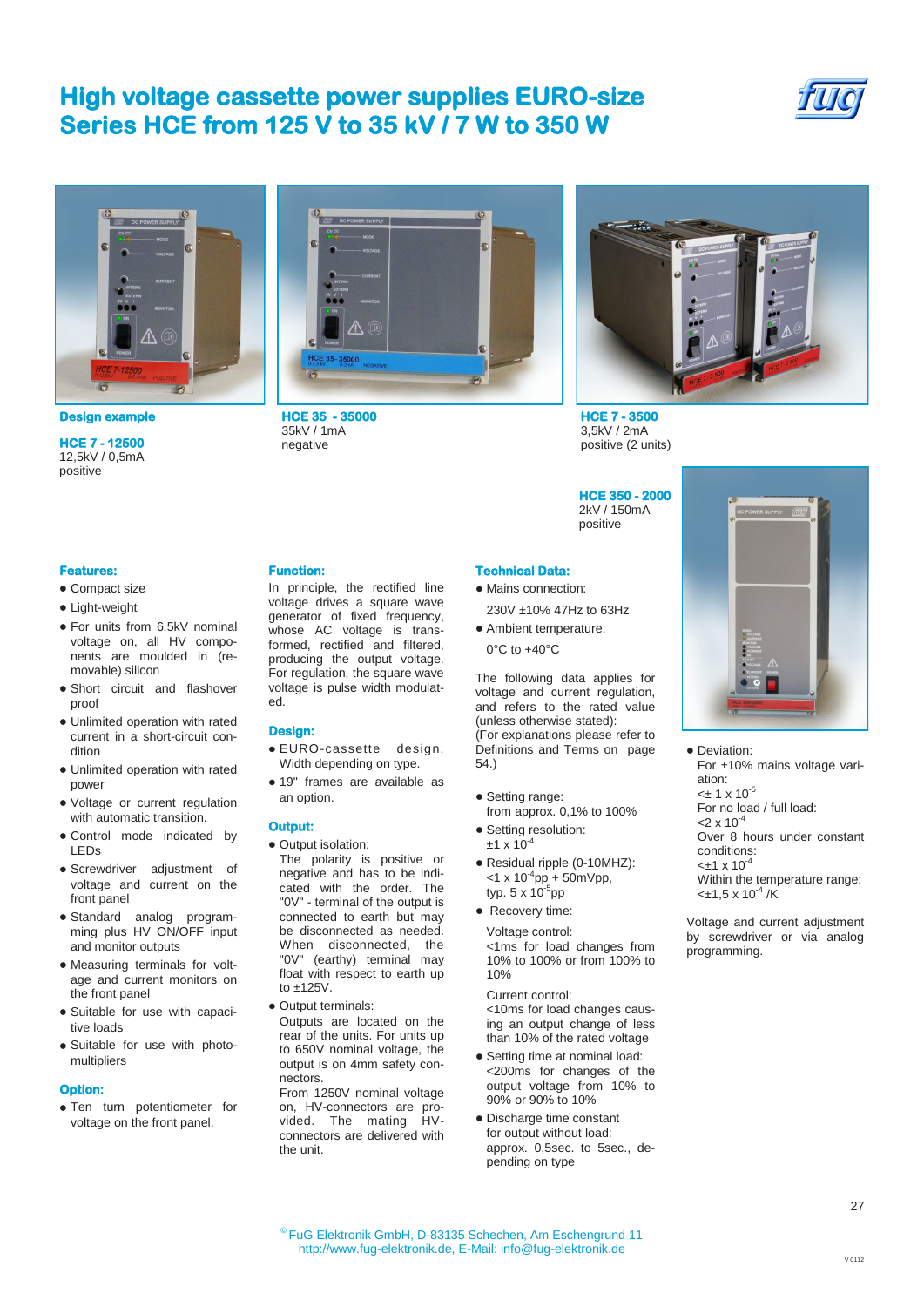# **High voltage cassette power supplies EURO-size Series HCE from 125 V to 35 kV / 7 W to 350 W**





Rear side with mains connection, high voltage output and analog programming as a standard



Optionally, the front<br>plane can be can be equipped with a ten turn potentiometer for voltage adjustment.

|            | Type            | Voltage                      | Current                  | Width         | Height       | Depth    | Weight   |
|------------|-----------------|------------------------------|--------------------------|---------------|--------------|----------|----------|
|            |                 |                              |                          |               |              |          |          |
| <b>HCE</b> | $7 - 125$       | $0 -$<br>125 V<br>$\bullet$  | $0 -$<br>50 mA           | 14 U / 71 mm  | 3 U / 133 mm | 170 mm   | $1,2$ kg |
| <b>HCE</b> | $35 - 125$      | $0 -$<br>125 V               | 250 mA<br>$0 -$          | 21 U / 107 mm | 3 U / 133 mm | 170 mm   | $1,5$ kg |
| <b>HCE</b> | 140 - 125       | $0 -$<br>125 V               | 1A<br>$0 -$              | 21 U / 107 mm | 6 U / 262 mm | 230 mm   | 3,0 kg   |
| <b>HCE</b> | $350 - 125$     | $0 -$<br>125 V               | 2,5A<br>$0 -$            | 21 U / 107 mm | 6 U / 262 mm | 230 mm   | 4,0 kg   |
|            |                 |                              |                          |               |              |          |          |
| <b>HCE</b> | $7 - 200$       | 200 V<br>$0 -$               | $0 -$<br>30 mA           | 14 U / 71 mm  | 3 U / 133 mm | 170 mm   | $1,2$ kg |
| <b>HCE</b> | 200<br>$35 -$   | $0 -$<br>200 V               | $0 -$<br>150 mA          | 21 U / 107 mm | 3 U / 133 mm | 170 mm   | $1,5$ kg |
| <b>HCE</b> | $140 -$<br>200  | 200 V<br>$0 -$               | $0 -$<br>600 mA          | 21 U / 107 mm | 6 U / 262 mm | 230 mm   | 3,0 kg   |
| <b>HCE</b> | 350 - 200       | $0 -$<br>200 V               | 1,5A<br>$0 -$            | 21 U / 107 mm | 6 U / 262 mm | 230 mm   | 4,0 kg   |
|            |                 |                              |                          |               |              |          |          |
| <b>HCE</b> | 350<br>$7 -$    | $0 -$<br>350 V               | 20 mA<br>$0 -$           | 14 U / 71 mm  | 3 U / 133 mm | 170 mm   | $1,2$ kg |
| <b>HCE</b> | $35 -$<br>350   | $0 -$<br>350 V               | 100 mA<br>$0 -$          | 21 U / 107 mm | 3 U / 133 mm | 170 mm   | $1,5$ kg |
| <b>HCE</b> | $140 -$<br>350  | 350 V<br>$0 -$               | $0 -$<br>400 mA          | 21 U / 107 mm | 6 U / 262 mm | 230 mm   | 3,0 kg   |
| <b>HCE</b> | $350 -$<br>350  | 350 V<br>0 -                 | 1A<br>$0 -$              | 21 U / 107 mm | 6 U / 262 mm | 230 mm   | 4,0 kg   |
|            |                 |                              |                          |               |              |          |          |
| <b>HCE</b> | $7 - 650$       | $0 -$<br>650 V               | $0 -$<br>$10 \text{ mA}$ | 14 U / 71 mm  | 3 U / 133 mm | $170$ mm | $1,2$ kg |
| <b>HCE</b> | $35 -$<br>650   | 650 V<br>$0 -$               | $0 -$<br>50 mA           | 21 U / 107 mm | 3 U / 133 mm | 170 mm   | $1,5$ kg |
| <b>HCE</b> | $140 - 650$     | 650 V<br>$0 -$               | $0 -$<br>200 mA          | 21 U / 107 mm | 6 U / 262 mm | 230 mm   | $3,0$ kg |
| <b>HCE</b> | $350 - 650$     | 650 V<br>$0 -$               | $0 -$<br>500 mA          | 21 U / 107 mm | 6 U / 262 mm | 230 mm   | $4,0$ kg |
|            |                 |                              |                          |               |              |          |          |
| <b>HCE</b> | 7 - 1250        | $0 -$<br>1250 V              | $0 -$<br>5 mA            | 14 U / 71 mm  | 3 U / 133 mm | 170 mm   | $1,2$ kg |
| <b>HCE</b> | $35 - 1250$     | $0 -$<br>1250 V              | $0 -$<br>25 mA           | 21 U / 107 mm | 3 U / 133 mm | 170 mm   | $1,5$ kg |
| <b>HCE</b> | 140 - 1250      | 1250 V<br>$0 -$              | $0 -$<br>100 mA          | 21 U / 107 mm | 6 U / 262 mm | 230 mm   | 3,0 kg   |
| <b>HCE</b> | 350 - 1250      | $0 -$<br>1250 V              | 0 -<br>250 mA            | 21 U / 107 mm | 6 U / 262 mm | 230 mm   | $4,0$ kg |
|            |                 |                              |                          |               |              |          |          |
| <b>HCE</b> | $7 - 2000$      | $0 -$<br>2000 V<br>$\bullet$ | $0 -$<br>$3 \text{ mA}$  | 14 U / 71 mm  | 3 U / 133 mm | 170 mm   | $1,2$ kg |
| <b>HCE</b> | $35 -$<br>2000  | $0 -$<br>2000 V              | $0 -$<br>15 mA           | 21 U / 107 mm | 3 U / 133 mm | 170 mm   | $1,5$ kg |
| <b>HCE</b> | $140 -$<br>2000 | 2000 V<br>$0 -$              | 0 -<br>60 mA             | 21 U / 107 mm | 6 U / 262 mm | 230 mm   | $3,0$ kg |
| <b>HCE</b> | $350 -$<br>2000 | 2000 V<br>$0 -$              | $0 -$<br>150 mA          | 21 U / 107 mm | 6 U / 262 mm | 230 mm   | $4,0$ kg |
|            |                 |                              |                          |               |              |          |          |

• short term delivery (components on stock)

For 1250V and higher, mating high voltage connectors are included in the scope of delivery. Mating high voltage cables you'll find beginning with page 51.